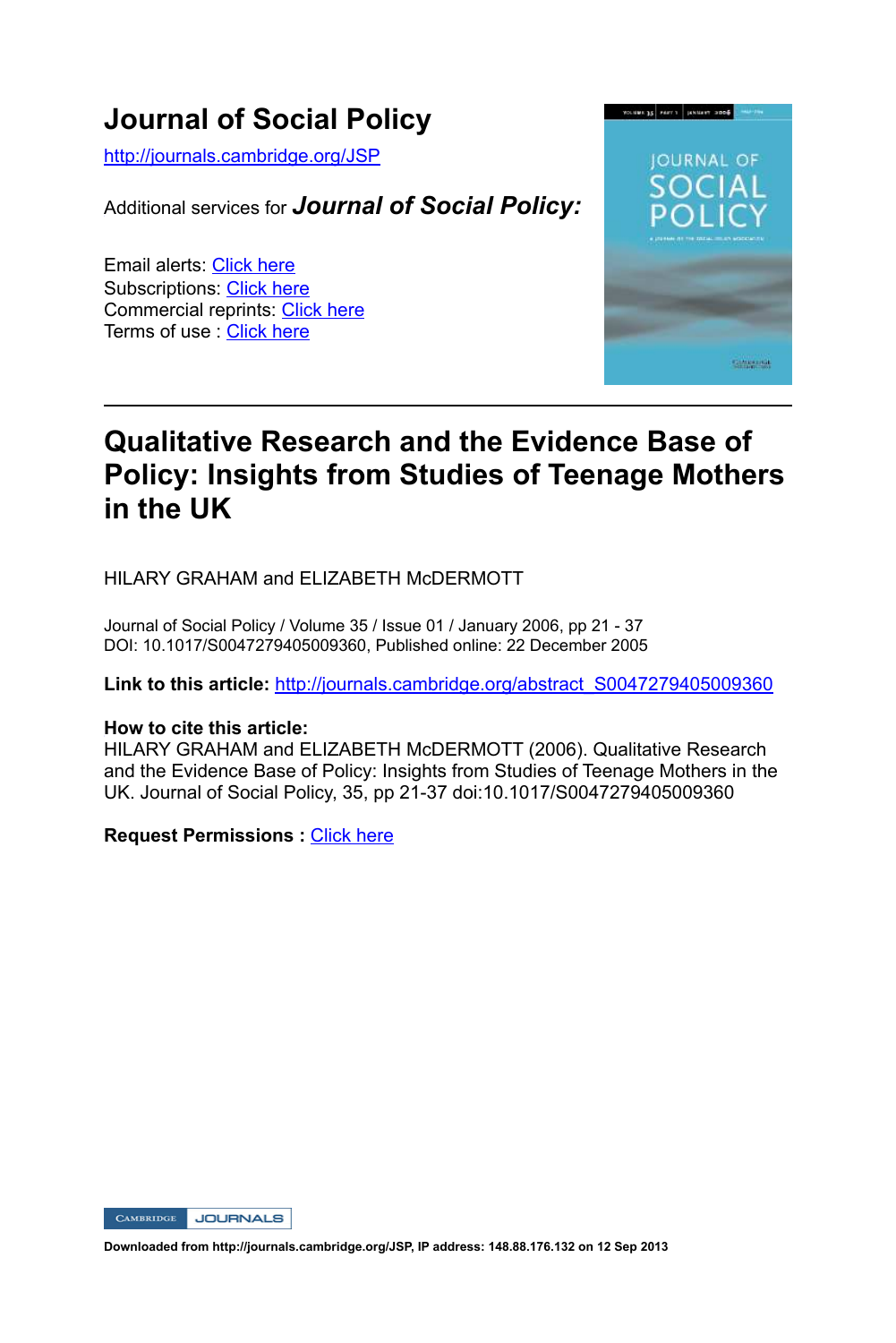# Qualitative Research and the Evidence Base of Policy: Insights from Studies of Teenage Mothers in the UK

#### **H ILARY GRAHAM\* and ELIZABETH McDERMOTT\*\***

*\* Professor of Health Sciences, Department of Health Sciences, University of York, York 40105DD email: hmg501@york.ac.uk; phone 01904-321349; fax 01904-321382 \*\* Research Associate, Institute for Health Research, Lancaster University, Alexandra Square, Lancaster, LA1 4YT*

#### **Abstract**

Qualitative research is ambiguously placed as a source of evidence for policy. It provides a way of accessing the experiences and perspectives of those targeted by welfare interventions, yet it is routinely excluded from the evidence reviews undertaken to inform these interventions. The article explores what qualitative research – mapped and synthesised through a systematic review – can contribute to evidence and policy. Taking teenage motherhood as a case study, it juxtaposes the conclusions of quantitative reviews with themes emerging from a systematic review of qualitative studies of teenage mothers' lives. It highlights how teenage motherhood, identified in quantitative reviews and in policy interventions as a route to social exclusion, emerges in these studies as an act of social inclusion. It highlights, too, how social disapproval as well as material hardship weigh on teenage mothers, and the potential role that policies could play in supporting the identities and resilient practices mothers develop in the face of material and social disadvantage.

#### **Introduction**

Qualitative research is ambiguously placed as a source of evidence for policy. On the one hand, qualitative studies are routinely excluded from evidence review and policy development: it is quantitative data which are used to assess the nature and scale of the social processes in which governments seek to intervene. For example, the development of UK policies to tackle child poverty and social exclusion has been marked by the publication of authoritative reviews and strategy documents drawing on quantitative studies and routinely gathered statistics (HM Treasury/CASE,1999; HM Treasury, 2003, 2004; SEU,1999, 2004a). Qualitative research is conspicuous by its absence in these influential texts. Informing them is a wider swathe of research reports, again relying exclusively on quantitative evidence (see, for example, Berthoud *et al*., 2003; Bynner *et al*., 2002; Jones, 2002; Kemp *et al*., 2004).

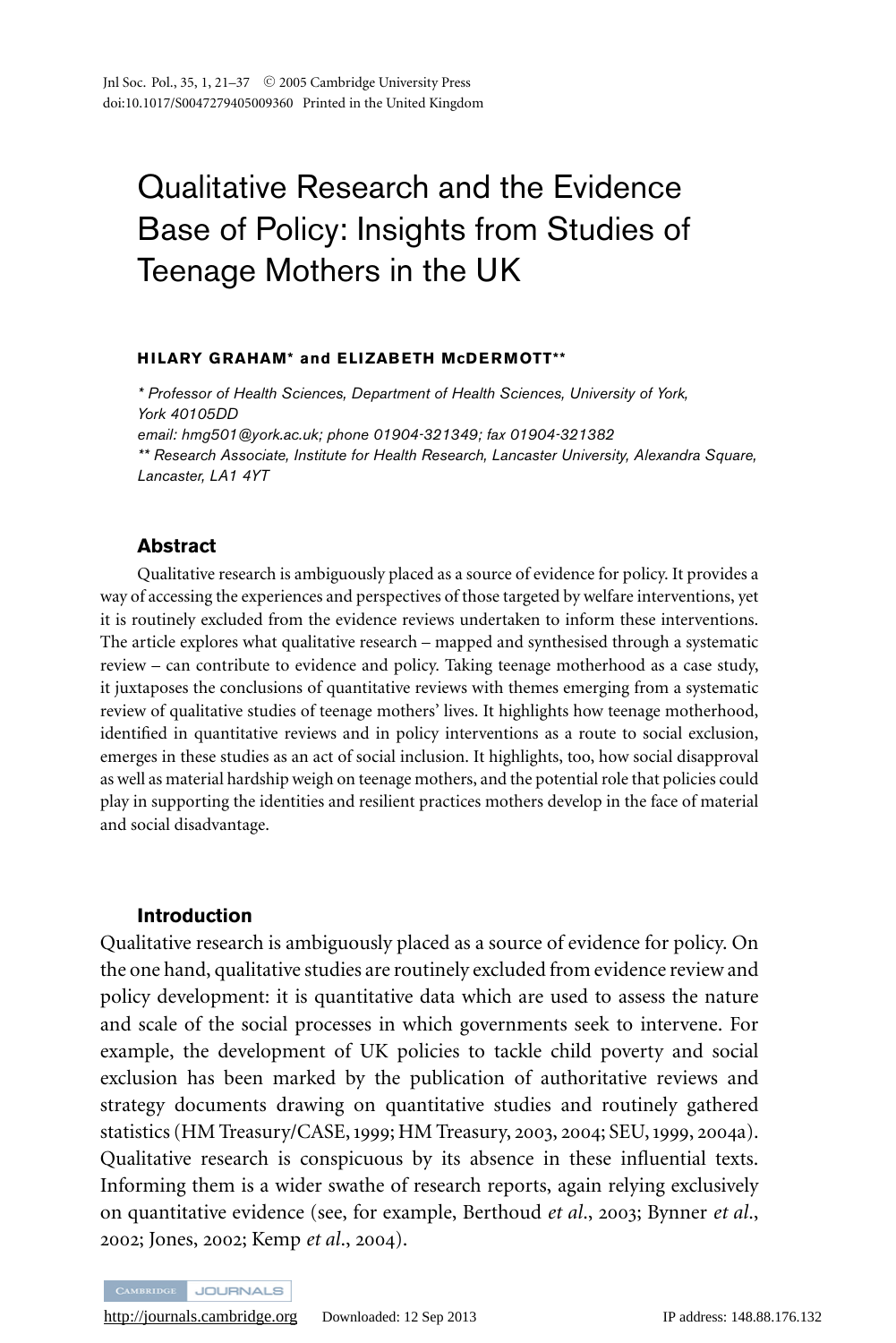On the other hand, the position of qualitative studies has been enhanced by the increasing emphasis given to public engagement in policy development, with service providers encouraged to work with users to identify needs and tailor interventions to meet them (DETR, 2000). England's strategy to support teenage mothers, for example, seeks to build the perspectives of young people into its development and delivery (IAGTP, 2003). In line with this emphasis on user views and young people's voices, the contribution of qualitative studies is getting greater official recognition (SEU, 2004b) and 'real life' accounts are acknowledged to be an important part of what policy-makers count as evidence (Petticrew *et al*., 2004). Qualitative research offers a range of methods through which 'real life' experiences can be factored into policy-making, with interview-based studies predominant among them. Insights from such studies are particularly relevant to governments who see the enhancement of individual skills and capabilities as the key to tackling poverty and social exclusion.

Recognising their potential, the qualitative research community has been working to develop ways of inserting qualitative findings into the evidence base of policy. Particular attention is being paid to systematic reviews as a tool for assessing the quality of qualitative studies (Popay *et al*., 1998; Dixon-Woods*et al*., 2004). Like a traditional literature review, a systematic review maps and assesses research, but it does so through a prescribed set of search strategies and appraisal techniques. Originally developed as a quality check on evidence from clinical interventions, systematic reviews are increasingly held up as the gold standard for evaluating and synthesising evidence from observational studies, both quantitative and qualitative (Egger *et al*., 2001; Petticrew, 2003).

The article explores what qualitative research, mapped and synthesised through a systematic review, can contribute to the evidence base for policy. It takes UK-based qualitative studies of the lives of teenage mothers as its case study. Teenage mothers occupy a pivotal place in current welfare policy, with young motherhood seen as a major factor in the continuities of disadvantage across generations (SEU, 2004b). In the UK, 15 per cent of first-time mothers are under the age of 20 (Kiernan and Smith, 2003), and it is young women who have faced multiple difficulties – childhood poverty, lack of academic success at school, temporary and low-paid work – who are most likely to become teenage mothers. Early motherhood compounds these disadvantages, making it more difficult both for them and their children to escape long-term poverty. Paid employment is the government's preferred ladder out of poverty, with welfare reforms and interventions seeking 'to widen opportunities for parents to work' (HM Treasury, 2003: 25).

The article begins by setting the government's strategy for teenage motherhood against the backdrop of the quantitative evidence on how social inequality shapes young people's transitions to adulthood. Noting that the experiences of young people are often lost in these quantitative reviews, the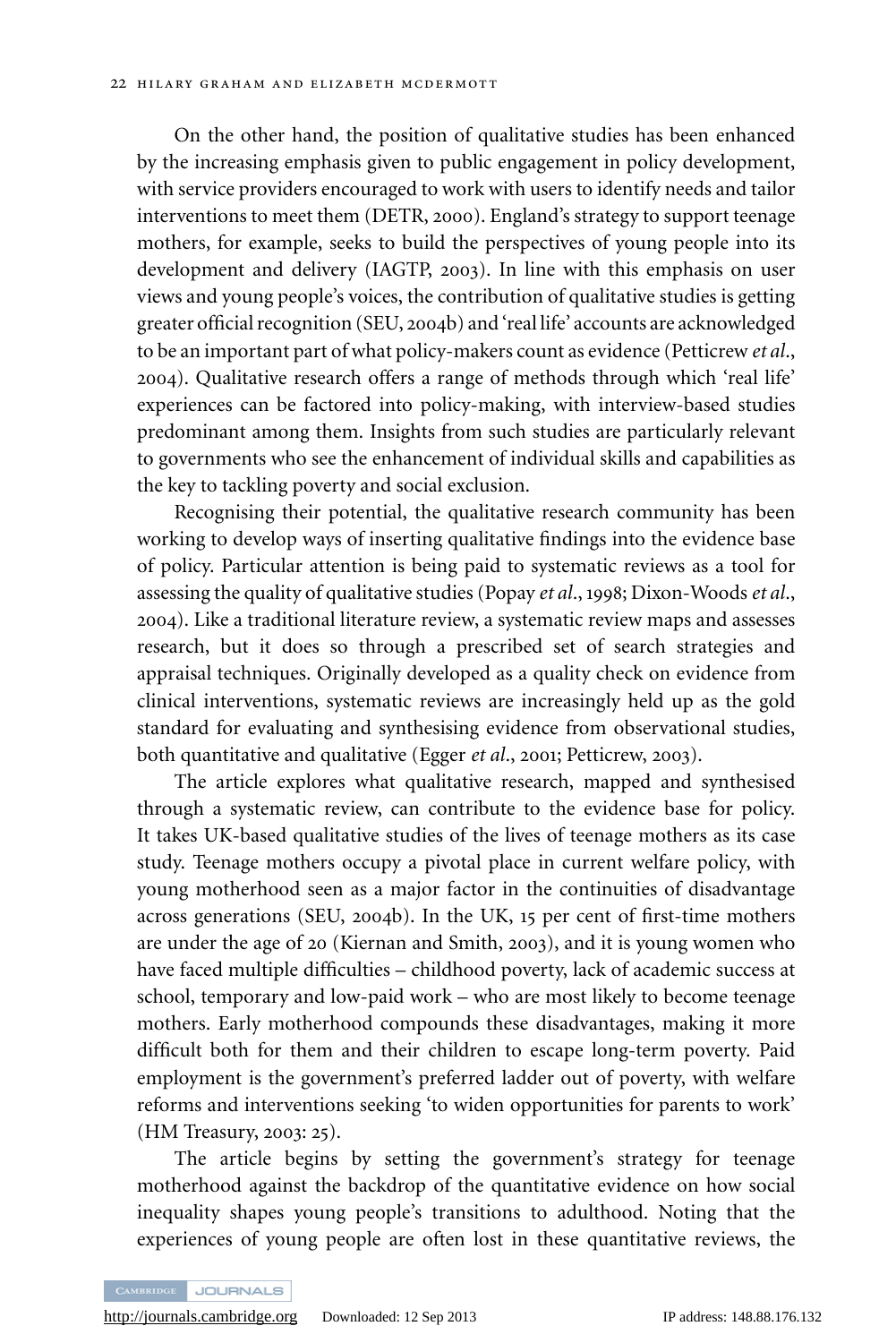article draws on a systematic review of qualitative studies of teenage mothers' experiences to bring subjectivity and agency back into focus. It concludes by highlighting how such a focus can provide a critique of quantitative reviews and of the assumptions driving policy.

#### **England's Teenage Pregnancy Strategy**

In 1999, a ten-year Teenage Pregnancy Strategy was launched in England, with the goals of reducing the rate of teenage conceptions and 'getting more teenage parents into education, training or employment to reduce their risk of long term social exclusion' (SEU, 1999: 8). These goals are being pursued through a twintrack strategy of 'better prevention' of teenage pregnancy and 'better support' for teenage parents to participate in education, training and employment (SEU, 1999: 9, 10).

'Better prevention' is to be secured through improved sex and relationships education, and through improved access to advice and contraceptive services. While some reviews point to evidence that such interventions can reduce teenage pregnancy rates (Kirby, 2001; Swann *et al*., 2003), a meta-analysis of preventive strategies concluded that they do not reduce unintended pregnancies among young women aged 11–18 (DiCenso *et al*., 2002). 'Better support' rests on interventions by welfare agencies to help teenage mothers complete their education and find a job. Examples include Reintegration Officers employed by some local educational authorities to help mothers of school age back into education and the larger *SureStart Plus* programme to promote the welfare of young parents under the age of 18 and their children (Hosie, 2003; Teenage Pregnancy Unit, 2000). This programme is designed to provide additional support over and above those managed by the network of local Teenage Pregnancy Co-ordinators (Teenage Pregnancy Unit, 2000; see also Arai, 2003a). The lynchpin of *SureStart Plus* is a personal adviser, typically female and with a background in education, youth work or social services, who co-ordinates a tailored package of support in which providing emotional support and access to welfare services are major components (Teenage Pregnancy Unit, 2000; Wiggins *et al*., 2003). Offering support to young fathers is also identified as an aim of the programme (Teenage Pregnancy Unit, 2000). To date, the programme is being run on a pilot basis in 35 local authority areas, selected for having high rates of teenage pregnancy (Teenage Pregnancy Unit, 2004).

But evidence on the outcomes of measures to promote 'better support' is thin on the ground. The Teenage Pregnancy Strategy gives examples of 'promising approaches' to supporting teenage parents (back) into education and employment, but no systematic evidence on their effectiveness is provided. There is little evaluative evidence on interventions designed to improve either the social circumstances or the educational and employment trajectories of young mothers

CAMBRIDGE JOURNALS

<http://journals.cambridge.org> Downloaded: 12 Sep 2013 IP address: 148.88.176.132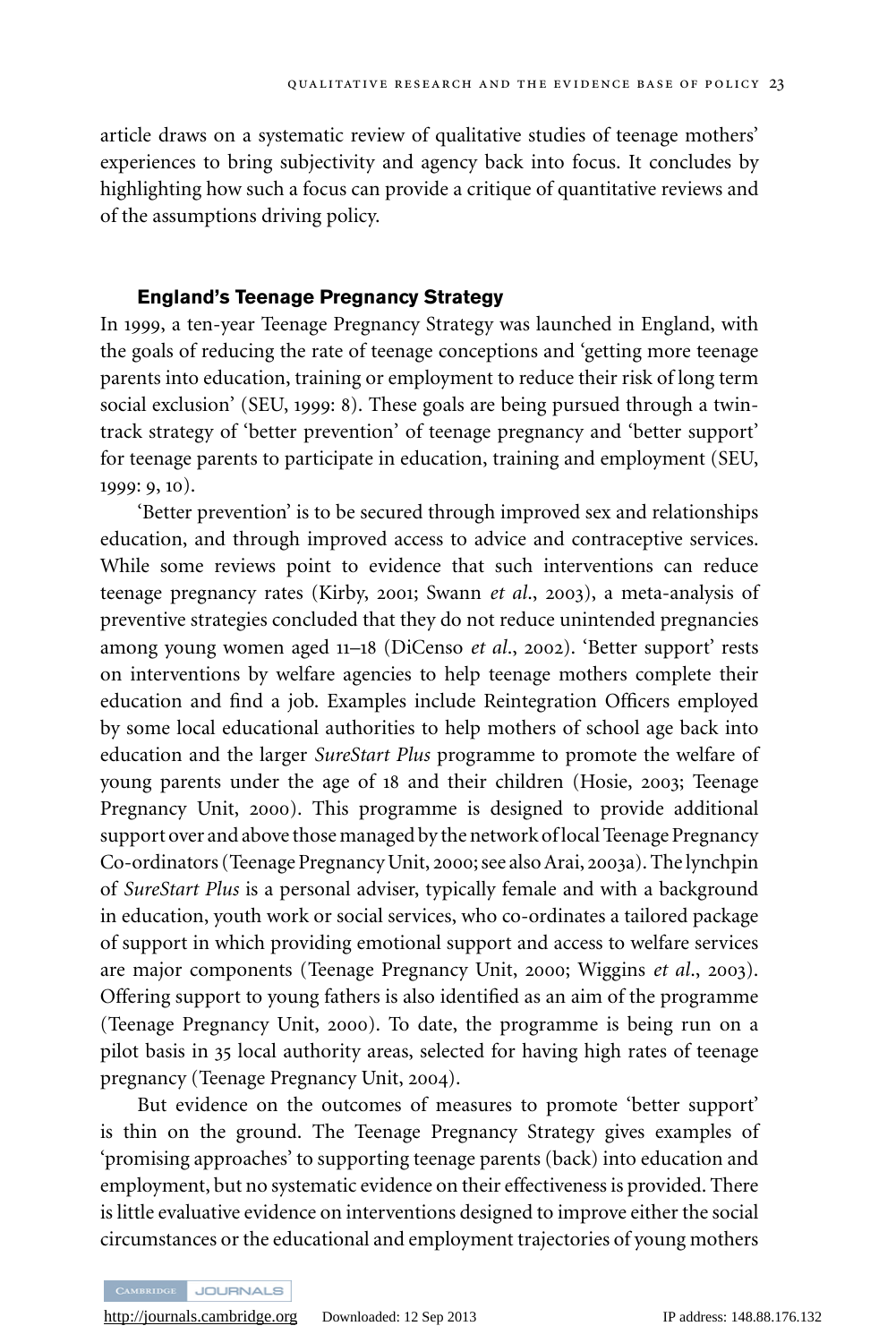(Swann *et al*., 2003). In its place, the Teenage Pregnancy Strategy, both in the original report and in subsequent briefing papers, relies heavily on observational studies for evidence on the causes and consequences of teenage motherhood (see, for example, SEU, 1999; Teenage Pregnancy Unit/Health Development Agency, 2004). This evidence is almost exclusively quantitative.

#### **Quantitative evidence on teenage motherhood**

Built from analyses of the major UK cross-sectional and longitudinal surveys, the quantitative reviews locate contemporary teenage motherhood in a wider narrative about changes in young people's transitions to adulthood (see, for example, Jones, 2002; Bynner *et al*., 2002; Kemp *et al*., 2004). It is a narrative about the emergence of fast and slow tracks to adulthood.

The narrative begins in the 1960s, a period of British social history when youth-to-adult transitions were both more stable and more uniform than they have been before or since. Fifty years ago, the majority of young people made an ordered progression from school to work in their mid to late teens and from marriage to parenthood in their late teens to early twenties. In the 1960s, twothirds of young people left school at the minimum leaving age and the majority went straight into full-time employment (Bynner, 1999). Among women born in the 1940s, 60 per cent of women were married, and over 50 per cent had had their first child by the age of 23 (Kiernan and Eldridge, 1987; Ferri and Smith, 2003).

Quantitative analyses capture how young people's transitions to adulthood have both changed and polarised. Through the 1970s, opportunities for 16 yearold school leavers to enter full-time work shrank, as the labour market sectors which traditionally employed them collapsed, including those offering semi and unskilled manual work, clerical work (for young women) and apprenticeships into skilled manual work (for young men) (Green, 1999). Supported by active intervention by governments in youth training and the expansion of post-school education, the result was an extension of full-time education and the deferral of entry into full-time employment.

Domestic transitions have also changed through a postponement of marriage and parenthood. Mean age of first birth rose steadily from the 1960s, as women who became mothers delayed having children to their late twenties and early thirties (Kiernan and Diamond, 1983; Botting and Dunnell, 2000). The result has been a sharp decline in birth rates among women under the age of 30 and an increase in fertility rates among women in their thirties. Among women under the age of 20, the birth rate fell from 50.0 (live births per 1000 women) in 1971 to 26.8 in 2003, a rate significantly below that of women aged 20–24 (71.2 in 2003) (ONS, 2004). However, there are important ethnic differences in teenage motherhood. The evidence suggests that, among white and Caribbean women under the age of 20, the downward trend was confined to the 1970s, with birth rates changing little since the early 1980s (Botting and Dunnell, 2000; Berthoud, 2001). The majority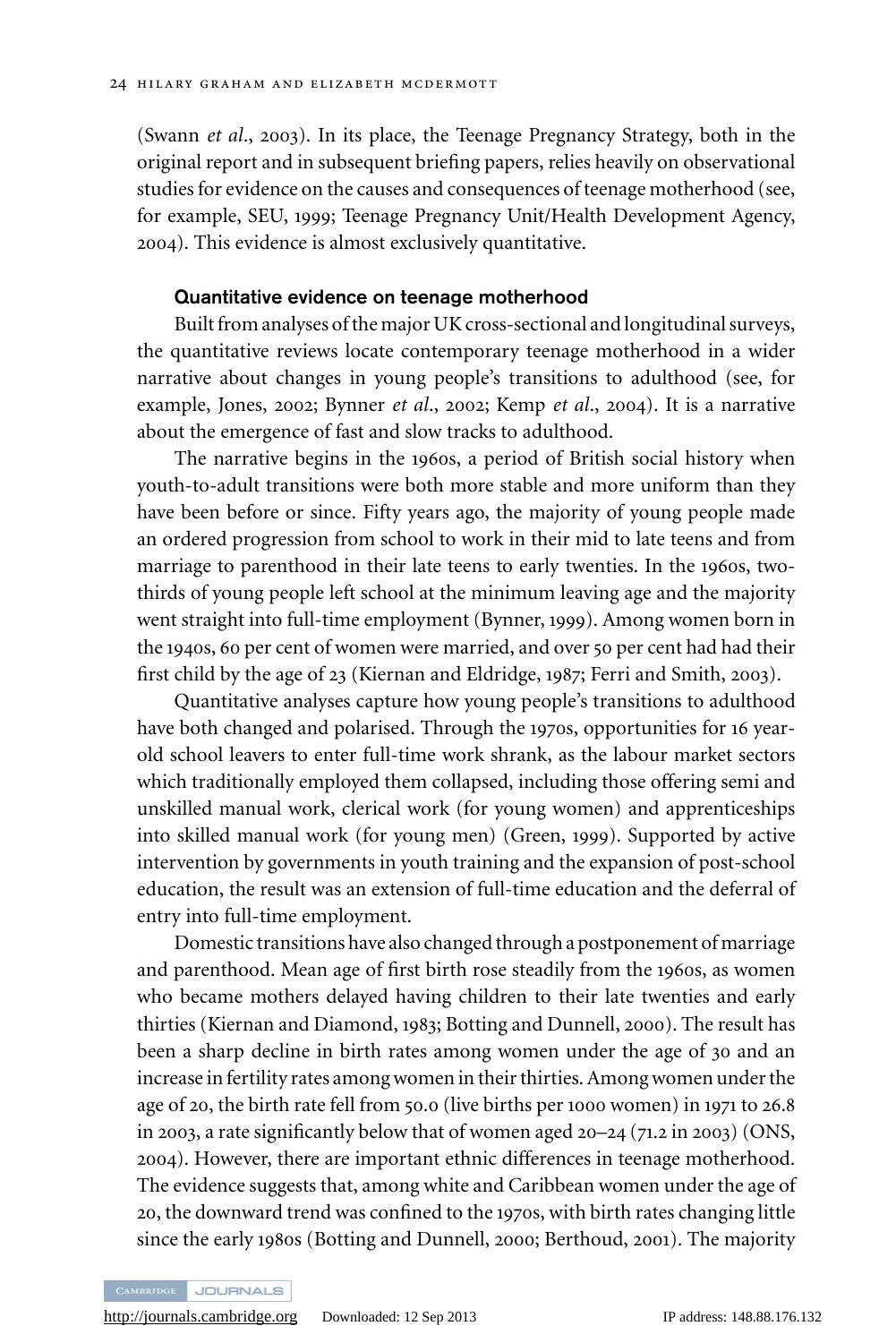of young white and Caribbean mothers are unmarried (Berthoud, 2001). Among South Asian women (Indian, Pakistani and Bangladeshi) under 20, births occur predominantly within marriage and rates have fallen rapidly over the last two decades, with very low rates among Indian women (Berthoud, 2001).

Changes in youth transitions have resulted in what is identified as a 'widening gap between those on the fast and slow lanes to adulthood' (Bynner and Pan, 2002: 25). Those on the slow lane are disproportionately born to parents in higher socioeconomic groups. They stay in education long enough to acquire the credentials needed for entry into full-time work, defer cohabitation/marriage until training is complete and a career established, and postpone parenthood until after cohabitation/marriage. For these advantaged young people, the transition takes longer than it did in the 1960s, but it retains the linear direction and ordered sequences which typified youth trajectories 50 years ago. As Thomson puts it, these young people are 'already middle-class' and need only to invest in education and, for women, to defer motherhood to maintain their class position into adulthood (2000: 418).

The fast lane is populated by young people from poorer backgrounds, and without the cultural capital secured through an advantaged social background and high educational qualifications. It is a lane which provides little sense of the linear and ordered progression which still characterises the lives of their advantaged peers. As a range of studies have noted, the school-to-work transition has been fractured, with young people facing unpredictable and insecure futures, as they are forced to move from periods of training, to low-paid work, to unemployment, to further training (see, for example, Johnston *et al*., 2000; Fergusson *et al*., 2000). Even when the no pay/low pay cycle is broken and longerterm employment is found, low-paid work is rarely a stepping stone to better-paid work; instead, low-paid workers move to other low-paid jobs (McKnight, 2002).

In this narrative of diverging transitions, the fast lane is the lane into social exclusion. It is a pathway which is gendered, with teenage motherhood integral to the process linking childhood and adult disadvantage for women (Hobcraft and Kiernan, 2001). Girls born to young mothers and growing up in unskilled and semi-skilled manual households are more likely to forge their adult identities through early motherhood than their more advantaged peers (Botting *et al*., 1998; Hobcraft and Kiernan, 2001; Berthoud *et al*., 2003). Early motherhood thus contributes to what has been identified as the intergenerational transmission of social exclusion (Sigle-Rushton, 2004), by further reducing the employment prospects of those who are already disadvantaged (Bynner *et al*., 2002). The majority of families with children whose household head is under the age of 25 are lone mother households; 75 per cent of these families are in the bottom two quintiles of the income distribution (DWP, 2003).

Summarising the evidence on the social predictors and outcomes of teenage motherhood, Bynner and Pan conclude that 'teenage motherhood, perhaps more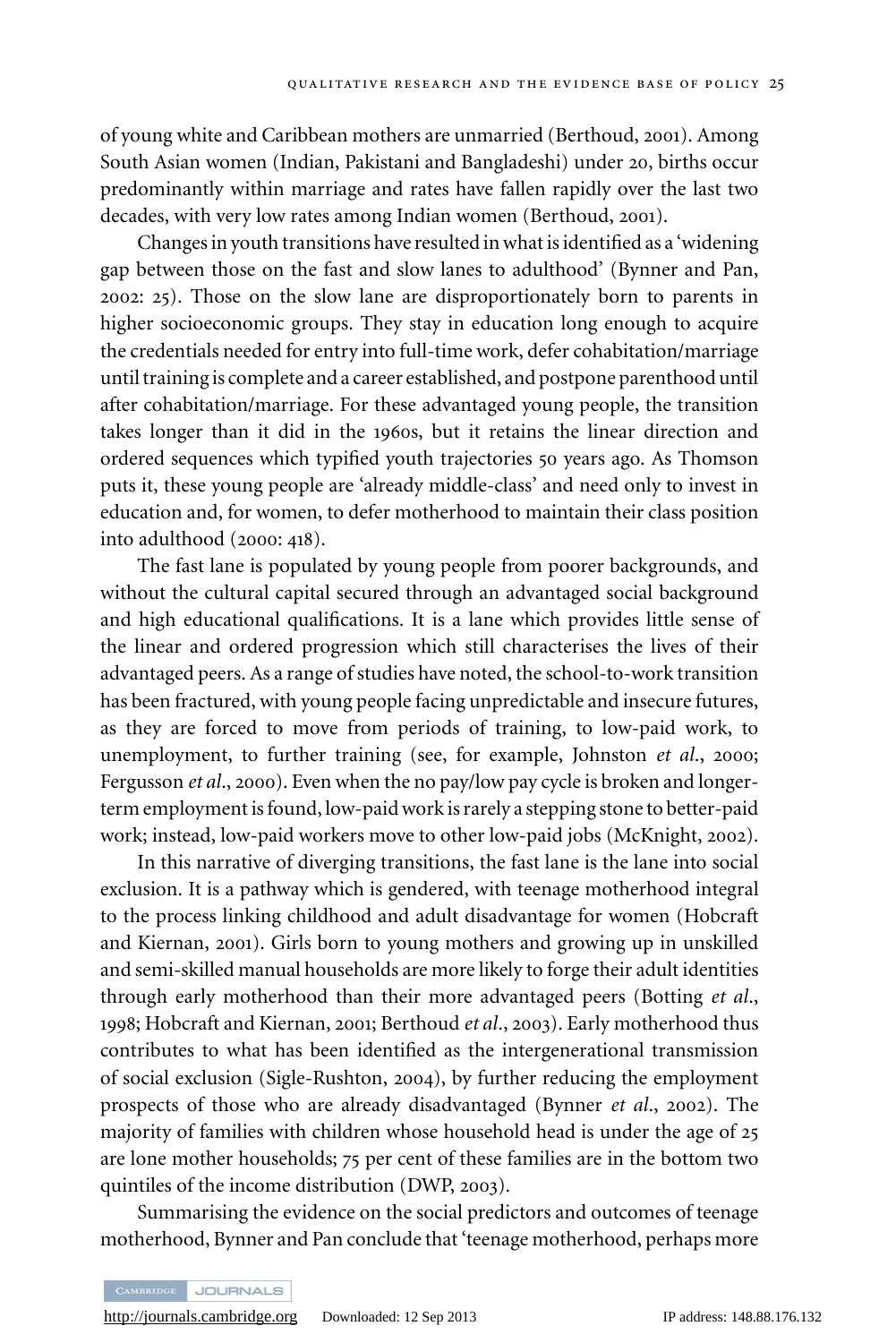than any other status, epitomises the problem (of social exclusion): early school leaving, no qualifications, poor job or youth training, pregnancy and childbirth, poor prospects of ever getting a decent job, family poverty' (2002: 25).

Such conclusions are important in signalling that the stable rates of teenage motherhood among white and African-Caribbean women are part of a wider polarisation of youth transitions, a polarisation which is contributing to wider inequalities in life chances and living standards. But such conclusions have been criticised for being implicitly normative: for taking the transitions more commonly found among middle-class young people as the yardstick against which alternative trajectories are judged. Such a normative position can cast young people as responsible for their own 'failed' transitions (Fergusson, 2004: 290), a position which makes it difficult to appreciate the values and identities affirmed through early motherhood (Thomson, 2000; Arai, 2003b).

#### **Qualitative evidence on teenage motherhood**

Young people's values and identities are captured in qualitative research on transitions to adulthood. Studies of young working-class women's lives represent an important seam of research within this qualitative tradition.

Like quantitative studies, qualitative studies capture how socioeconomic disadvantage mediates the lives and life plans of young working-class women (see, for example, Bettie, 2000; Skeggs, 1997; Thomson, 2000), but they also highlight the active and purposeful ways in which young women strive against these disadvantages to secure valued adult identities. Participants in these studies recognise the importance of education for future employment, but do not anchor their future identities in the labour market, with its prospects of low-paid and insecure work. Futures are built, instead, around motherhood, where the opportunities for self-esteem and social respect appear more certain. As Thomson notes of the young women growing up in a large and economically deprived public housing estate, the value placed on early and single motherhood resonated with their experiences of family life, where mothers were the emotional core and fathers and father figures were 'the source of uncertainty and change' (Thomson, 2000: 419). It also provided a positive alternative to local youth cultures, which young women experienced as dominated by young men cultivating a hard and sexualised masculinity.

Providing direct access to young people at the sharp end of class and gender inequality, qualitative studies offer important perspectives on the 'fast lane' to adulthood. But, highlighted on a study-by-study basis, these perspectives have remained marginal to the evidence reviews commissioned to inform strategies to promote social inclusion. The drive towards the systematic review of research offers a potential gateway through which qualitative studies can enter the evidence base of policy – and one that health researchers are beginning to exploit (see, for example, Britten *et al*., 2002; Campbell *et al*., 2003; Rees *et al*., 2001). To explore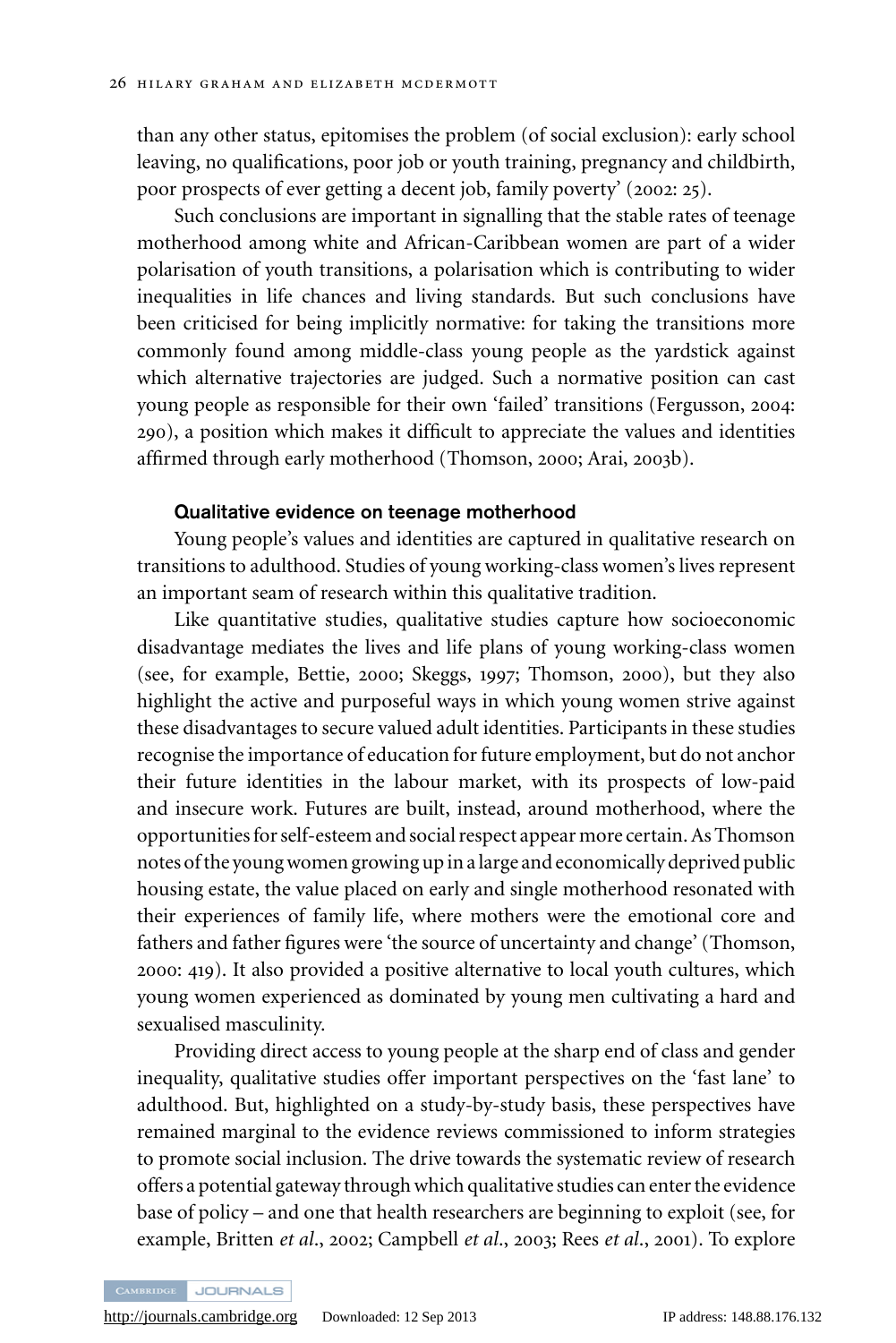its contribution to the analysis of social exclusion, we draw on a systematic review of the experiences of those seen to 'epitomise the problem': mothers and mothers-to-be under the age of 20 (McDermott *et al*., 2004; McDermott and Graham, 2005). While an earlier review of qualitative studies of teenage motherhood, predominantly US-based, has been published (Clemmens, 2003), to our knowledge there has been no previous review focused on the UK, where the primary data are the young women's own accounts of their experiences of caring for a young child. UK qualitative studies published between 1990 and 2003 were included. With the spotlight on the experience of being a young mother, studies concerned with decision-making around abortion/adoption were excluded.

#### **Teenage mothers' experiences of their lives: a qualitative synthesis**

Systematic reviews typically progress through four standard stages. These are (i) searching the literature using a set of search terms developed through an initial scoping review, (ii) applying inclusion/exclusion criteria to the studies located through the search, (iii) quality-appraising the studies which meet the inclusion criteria and (iv) synthesising the findings in the studies which meet the quality criteria. For the first two stages, we adopted the methodologies used in systematic reviews of quantitative studies. We developed search terms appropriate to our review (including terms like qualitative, focus group, grounded theory, experience, perspective) and searched relevant electronic databases, grey literature gateways, and key journals, supplementing these by networking through researchers cited in the search and/or known to the two researchers. The 4000 plus studies identified by the search were then checked against the inclusion criteria: UK studies published between 1990 and 2003, in which young women's own accounts of their lives provided the primary data. This yielded 98 studies.

For the final two stages of the review, we drew on techniques which have been developed expressly for qualitative syntheses. For the quality-appraisal, we used the criteria developed by the EPPI-Centre (Rees*et al*., 2001). These criteria include a clear description of the study context, sample selection and characteristics, and methods of data collection and analysis; evidence of attempts to assess the validity and reliability of the analysis; and the inclusion of sufficient original data (e.g. participants' accounts) to make clear how researchers built interpretations from them. Ten studies met the quality criteria. These included studies with a specific focus on housing needs (Letherby *et al*., 2001; Speak *et al*., 1995; Walters and East, 2001), diet (Burchett and Seeley, 2003), kin support (Mitchell and Green, 2002), and young women in care (Corlynon and McGuire, 1999). Also included were studies providing a broader overview of mothers' experiences (Aarvold and Buswell, 1999; Burghes and Brown, 1995; Phoenix, 1991; Schofield, 1994). The young women in these studies were predominantly white and African-Caribbean.

For the final stage, the synthesis of the studies, we followed a process developed by Noblit and Hare (1988), which they describe as meta-ethnography.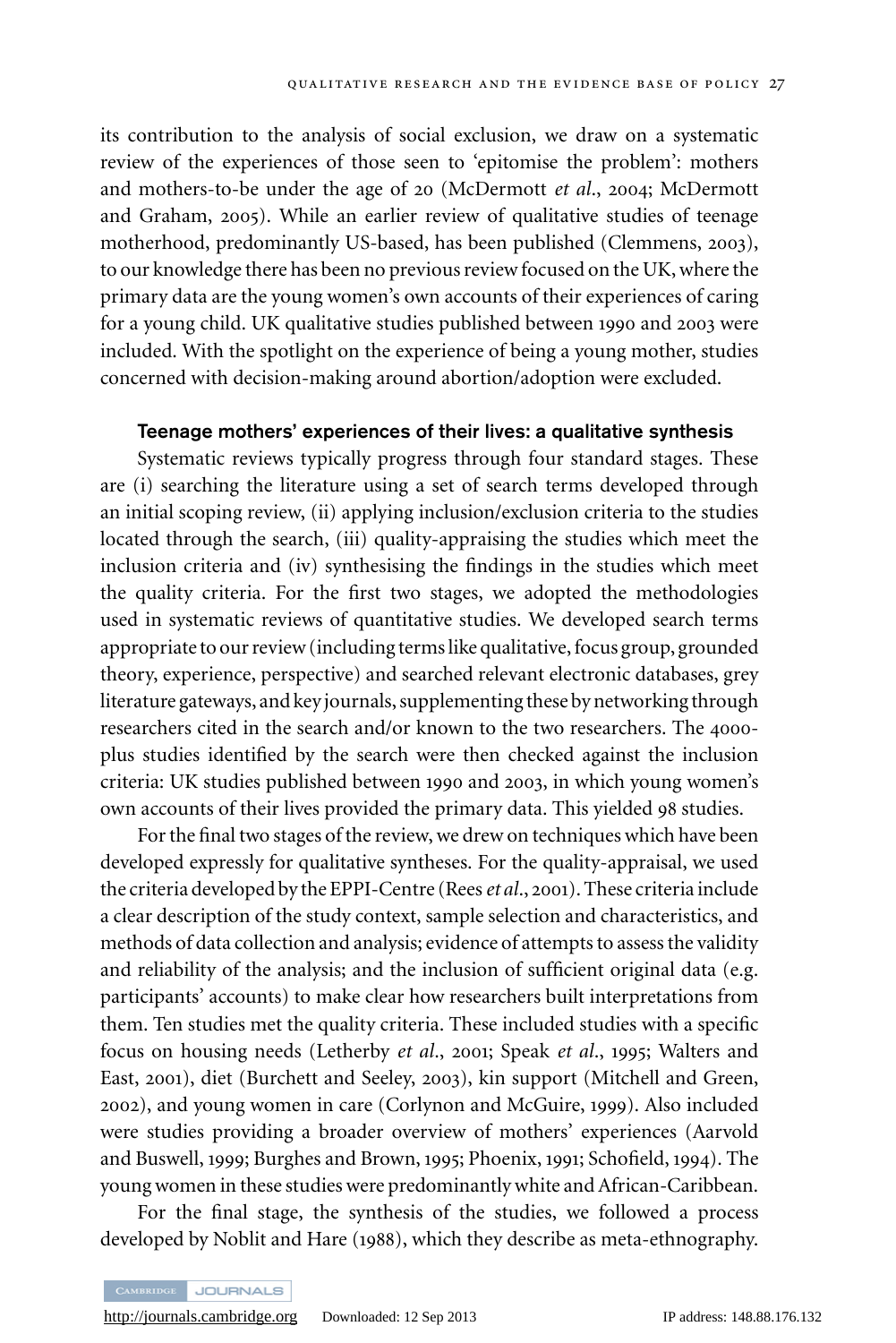In contrast to qualitative *analysis* which is constructed through the interrogation of the participants' accounts, the primary data in a qualitative *synthesis* are the findings which the study authors generate from these accounts. We summarised the findings of each study in a matrix, which enabled us to cross-check whether related issues were identified in other studies. From this summative synthesis, we were able to identify a set of experiences which ran across the studies. We grouped these recurrent experiences under broad (and overlapping) headings: poor material and economic conditions (e.g. poverty, housing problems), the management of a stigmatised identity (facing social disapproval, for example), the 'good' mother identity (including belief in one's maternal capability and commitment to the mother–child relationship), and social support (e.g. from one's family).

Working from these broader sets of issues, we re-examined the findings of the studies and derived what Noblit and Hare (1988) call 'second order inferences'. These are new interpretative concepts which link and encompass the study-level interpretations. We developed two such concepts to guide our understanding of teenage mothers' lives: that, in the face of *constraining factors* which made their lives constantly difficult, they worked to develop and sustain *resilient mothering practices* (described in more detail in McDermott and Graham, 2005). While the accounts of study participants were not the primary data, we include some in the section below to illustrate how these overarching concepts connect with the experiences they seek to capture.

*Constraining factors*: the qualitative studies detailed the material disadvantages summarised in the wider seam of quantitative research on youth transitions. The teenage mothers in the ten studies were overwhelmingly poor, expecting and caring for their babies in impoverished circumstances. Most were single mothers on state benefits, and economic survival was a major preoccupation. Opportunities to temporarily escape from poverty – to afford the bus fare to visit their mothers, for example – were limited. The avenues out of poverty favoured by government – through education and employment – were blocked by limited opportunities and by their domestic responsibilities.

But the mothers faced more than the material disadvantages detailed in quantitative studies. The process of synthesis revealed another and interlocking set of constraints. Across the studies was evidence of how young mothers found themselves in a residual and stigmatised position: young when most women are deferring motherhood to later adulthood, and poor when most mothers are not. A sense of moral worth and, through this, a positive maternal identity needed to be constructed within a dominant discourse which saw them as 'epitomising the problem'. As one mother put it, 'they look at you like you are a slag or something. No one smiles at you or anything, they just give you dirty looks' (Letherby *et al*., 2001: 20). Another poignantly observed 'not one person said "congratulations" to me' (Aarvold and Buswell, 1999: 4). The studies documented how pregnant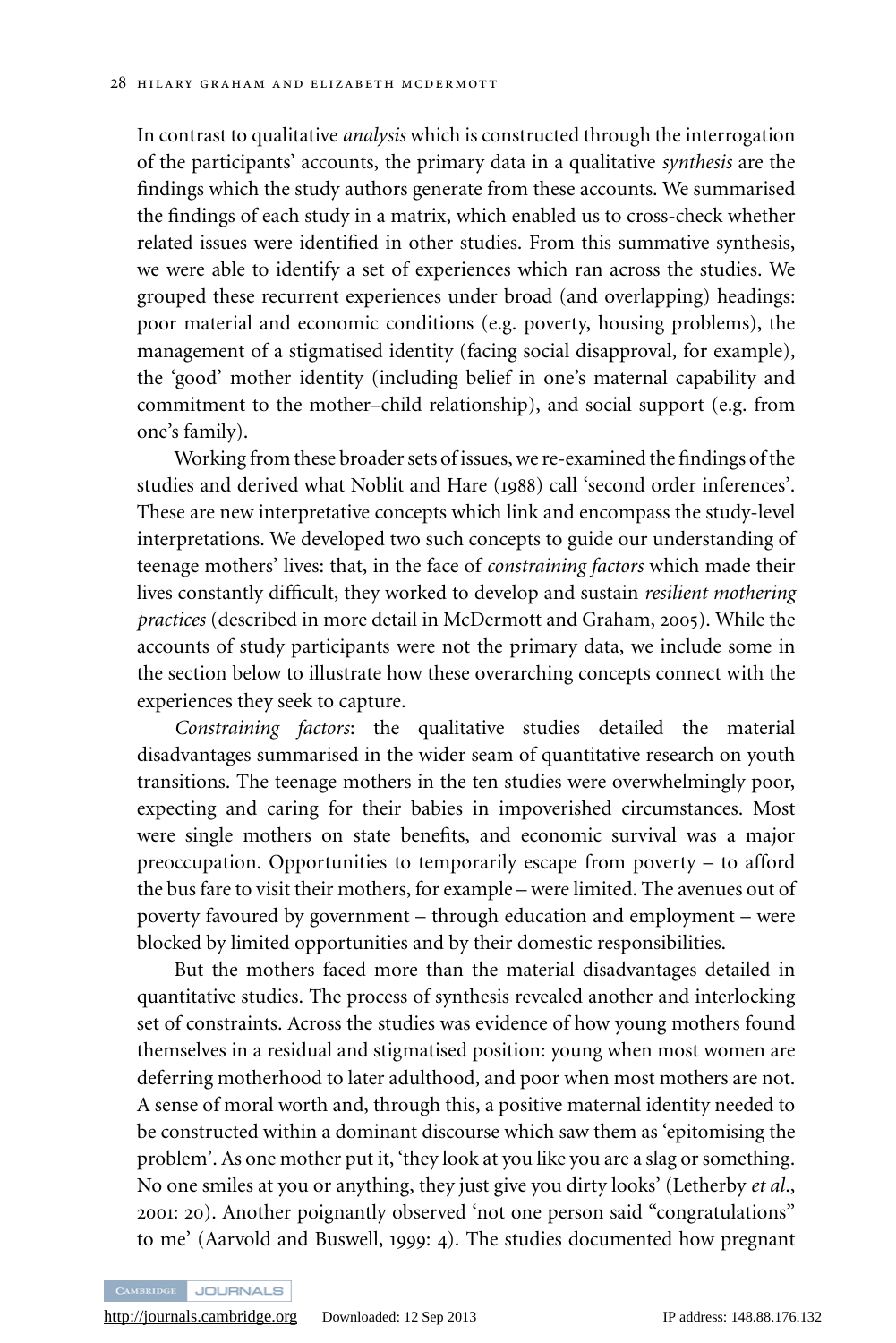teenagers and teenage mothers were denied the respect they saw other (older) mothers receiving, and faced what they experienced as hostility both in public spaces (when out with their child/ren) and across the range of public agencies, including education, health care, social security and housing.

*Resilient mothering practices*: constrained both materially and discursively, the studies document how young mothers sought out the resources – emotional, practical and material – they needed to succeed as a young mother. At the heart of these resilient practices is a belief in one's moral worth as a mother.

It has made me more settled in, like, myself, because I have a goal now and I have something to achieve and I have to bring her up the best way I can and give her the best of everything and do what I can to help her grow up and not be like how I am. (Corlynon and McGuire, 1999: 140)

Commitment to their maternal identity provided a buffer against the potential threats to self-esteem which the studies reported young mothers experiencing in public places and from public agencies. It is an identity which draws on, and derives its moral legitimacy from, the wider public discourse which emphasises that the child's needs are paramount and that the child's primary need is for her/his mother. Caring and responsible mothers therefore gave primacy to their relationship with their child. As one mother put it, the baby 'comes first anyway, whatever happens' (Phoenix, 1991: 196), with another describing how 'from the moment my baby wakes up until he goes to bed I don't leave his side. I feel I have to be with him all the time' (Letherby *et al*., 2001: 21).

While investing in motherhood can provide protection against the negative judgements of others, it can also leave young mothers vulnerable to the slur of being a 'welfare scrounger'. Seeking to escape this slur, the studies described how some mothers were committed to finding paid work. But while being in paid work could potentially improve both their social standing and their material conditions, it could also compromise caring practices – and specifically the childcare practices – which were more fundamental to their sense of self. This self was one who met their child's need for a full-time mother.

Well sometimes I feel I would like *...* to go out to work to earn extra money and that, but I also feel that I should be at home with her. So she's more important. When she starts school I can start working. I chose to have her. It's my place to stay with her. (Phoenix, 1991: 57)

When I actually had him I decided I couldn't leave him *...*I thought, 'oh, part-time mother' it wasn't for me that – I didn't like that idea. (Burghes and Brown, 1995: 57)

The priority attached to the mother–child relationship also guided the young women through often-complex relationships with their child's father. Consistent with the evidence from quantitative analyses, the qualitative studies pointed to the social and economic difficulties faced by young men on the 'fast lane' to adulthood. The capacity of male partners to provide a home – specifically, to be

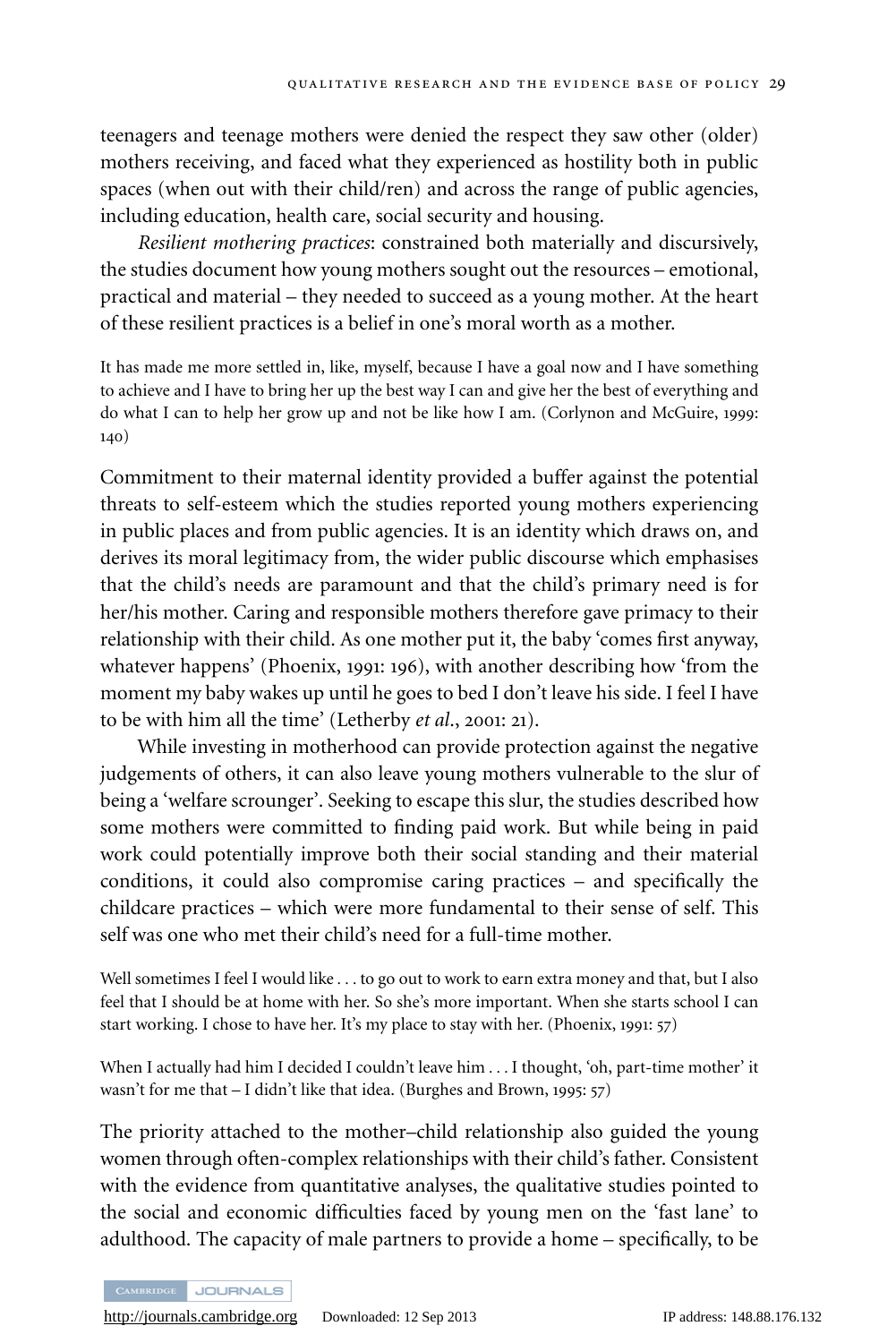a supportive partner, engaged father and economic provider – was questioned by the young women, with the studies providing evidence that the mother–child dyad was seen as a more certain source of intimacy than that the heterosexual relations they had witnessed and experienced.

But their material and discursive position – as both poor and stigmatised – meant that good mothering required more than clear priority-setting and emotional commitment. Other studies echo what Mitchell and Green's study makes most explicit: that the mothering practices to which the young women aspired were made possible in large part through the support of kin, and of their mothers in particular (Mitchell and Green, 2002). On the one hand, families helped secure the material conditions needed to care for a young child, providing money and a range of resources in kind: accommodation in the parental home, baby clothes and equipment, food, as well as childcare. On the other, families protected young mothers from exposure to the stigma and surveillance they experienced elsewhere. As one mother commented, 'the problem is you get so much shit off people *...* I don't want to be part of this community if they're going to make us feel shit all the time. My own family don't treat me like that' (Letherby *et al*., 2001: 20). Where family ties had been severed, or had broken down following the announcement of the pregnancy, the interviewees described how hard it was to surmount the material and social disadvantages of being young and poor.

Inevitably, dependence on kin could be a source of tension, particularly as the young women's confidence in their mothering ability increased. Across the studies, respondents noted their need for increasing independence. But, constrained materially and socially as poor and young, the struggle to be a good mother relied centrally on the resources, emotional and material, provided by their mothers and their families.

#### **Qualitative reviews: a resource for (critiquing) policy**

For our review, we searched and filtered over 4000 studies to locate ten which met a set of quality thresholds developed by qualitative researchers. Taken together, the ten studies provide a collective testimony of the subjective experiences – and the lay expertise – of a group cast as epitomising the problem of social exclusion. But our review gave us more than an 'in-their-own-words' synopsis of the lives of teenage mothers. Synthesising findings across studies enabled new interpretative concepts ('second order inferences') to be derived. These interpretative concepts – of constraining factors and resilient mothering practices – refer to material and social structures through which inequality is both reproduced and resisted. In the face of material disadvantage and social disapproval, belief in one's capacity to be a good mother was nurtured through mothering practices which turned on investment in the mother–child relationship and the support of kin.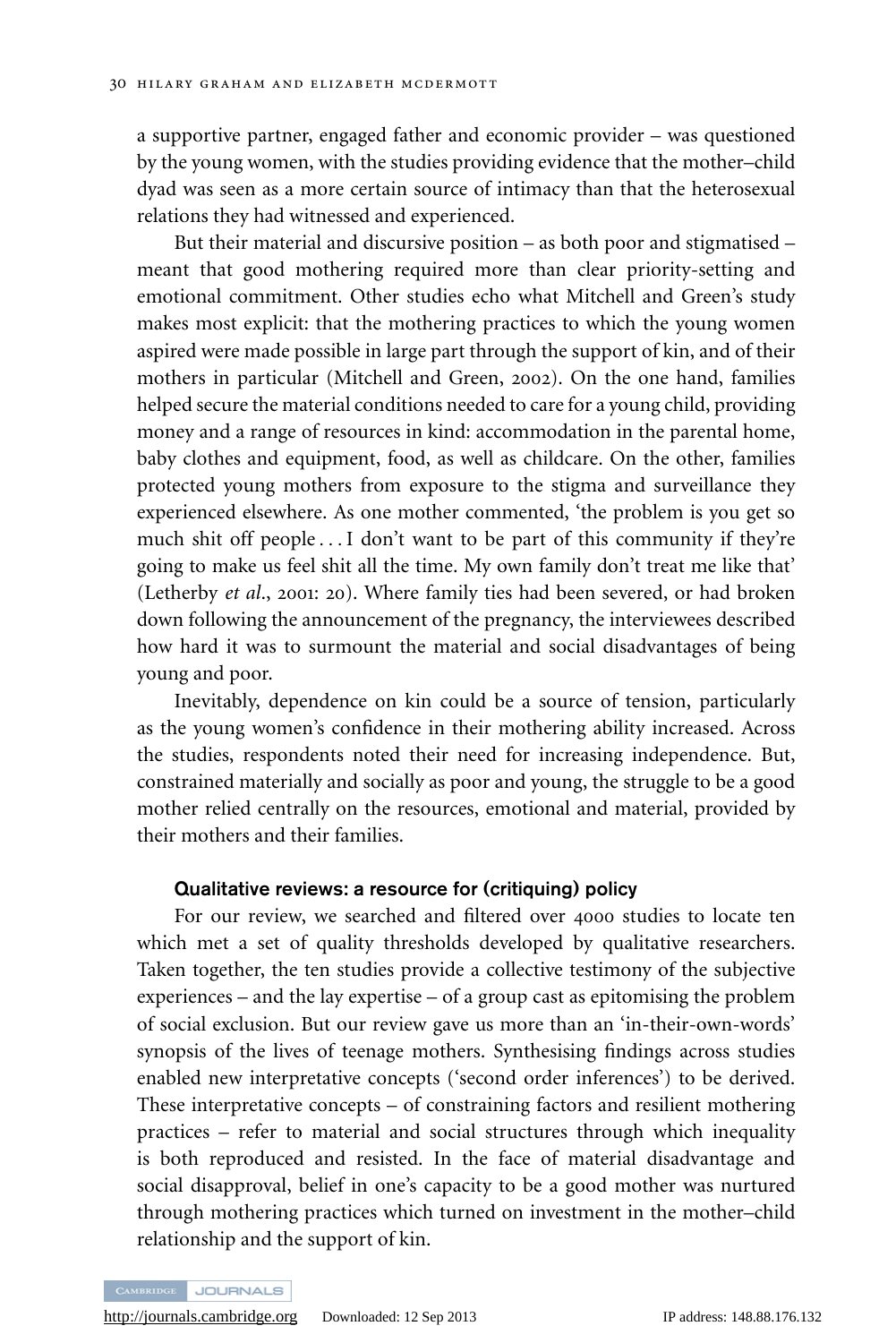What light does our qualitative synthesis shed on the government's drive to tackle social exclusion? Two issues can be highlighted, relating to the development of resilience and the dynamics of social exclusion/inclusion.

*The development of resilience*. The interpretative concepts emerging from the qualitative synthesis shed light on how resilience is fashioned despite, and out of, experiences which threaten to undermine it. While the concept of resilience is contested, it is broadly understood to refer to a process of positive adaptation to adverse conditions (Werner and Smith,1992). The accent is thus on an individual's strengths and capabilities, rather than what she lacks and does not achieve. A recent review of quantitative research makes clear that resilience is not an intrinsic capacity residing in the young person but develops and is sustained through the active interaction of the individual and their environment. Three protective factors are identified as central to positive outcomes in the face of adversity: attributes of the young person, of their families and of the wider context (Schoon and Bynner, 2003: 26). In discussing implications for interventions for young people struggling against the odds, the authors note the importance of supporting positive adaptational outcomes, including feelings of confidence and idealism.

Grounded in very different sources of data, our review highlights similar protective factors. Individual attributes – including a sense of moral worth, belief in one's maternal capacity, priority setting and idealism – underlay mothers' resilient practices. Attributes of their families, and of their mothers in particular, were central to these practices, with kin providing the young mothers with material resources, practical help and social recognition. The wider context was predominantly one of barriers, with studies reporting mothers' difficulties in securing the help they needed from welfare agencies and their experiences of disapproval and hostility when they tried to do so. As this suggests, the wider context was experienced as undermining rather than nurturing resilience. Such a finding points to the potential contribution of interventions where link workers mediate young mothers' access to welfare services – housing, childcare, education, health as well as income maintenance – to secure important material resources while minimising their exposure to stigma. An important example is England's *SureStart Plus* programme. Launched in 2001, *SureStart Plus* postdates the fieldwork periods of the studies in the qualitative review. It aims to develop new tailored services for pregnant teenagers and teenage mothers, and improve access to mainstream services (Teenage Pregnancy Unit, 2000).

The one-to-one support of a personal advisor is the key delivery mechanism. Like members of the mother's family, the personal advisor is therefore a potentially important protective factor: nurturing the young mother's selfconfidence and self-esteem, providing a counter-weight to the social disapproval she experiences beyond and sometimes within the family, and working to lessen the poverty and material disadvantages she faces. The national evaluation of the pilot programme of *SureStart Plus* suggests that personal advisers are fulfilling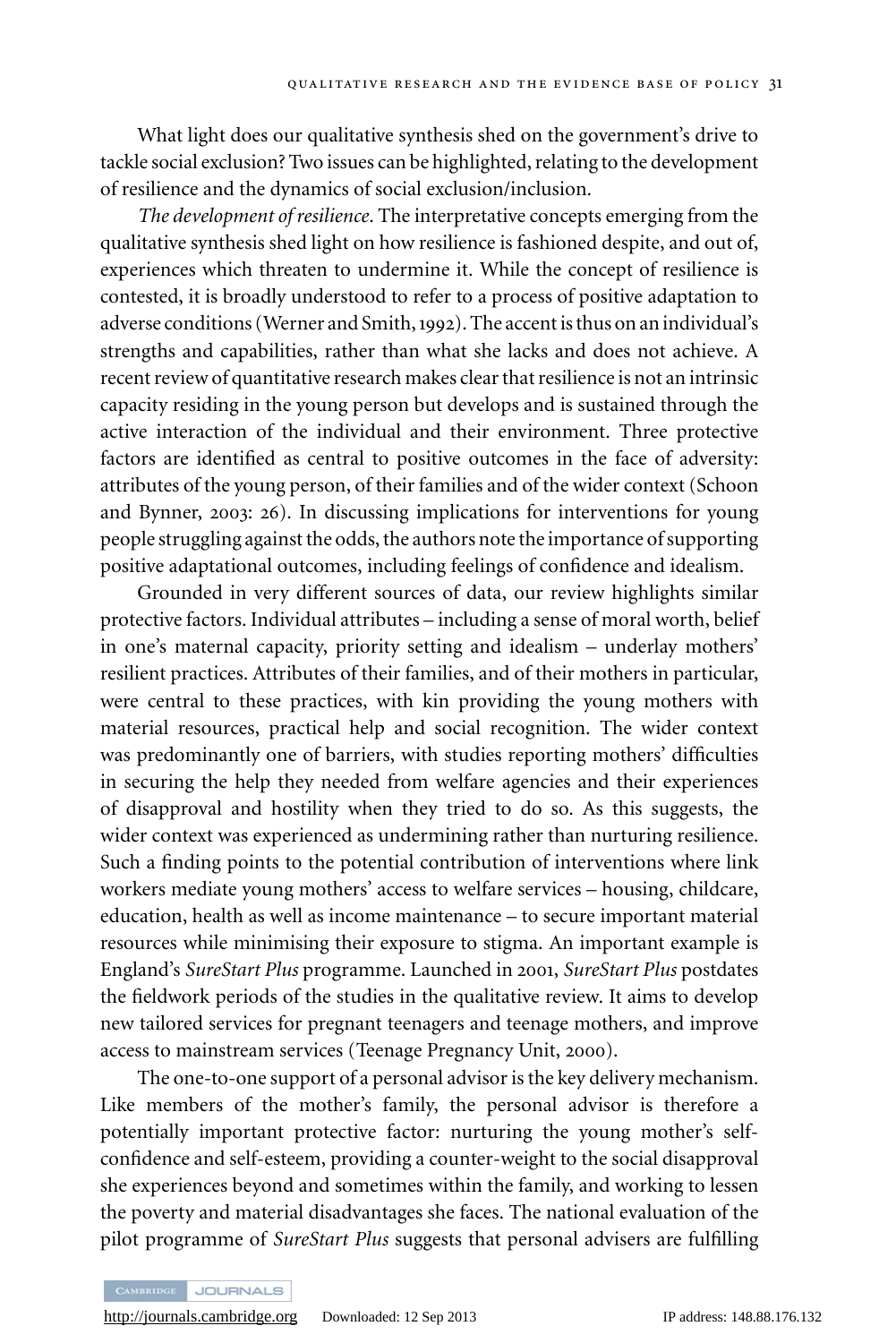these critical protective functions. They are highly valued by young mothers as important sources of emotional support: 'like a friend but she's not a friend' (Wiggins *et al*., 2003: 54). The evaluation also found that a 'sizeable number' of teenage mothers regarded a welfare practitioner as their main source of support (Wiggins et al., 2003: 53). As well as enhancing the personal capabilities of mothers and supplementing (or, in some instances, substituting for) the support from families, personal advisors can act as agents for change in relation to the wider context of the mothers' lives. The advisors were found to be a key source of advice and advocacy with respect to securing welfare benefits, health care, housing and education which 'takes a lot of stress off of a few things, like worrying about housing and benefits' (mother quoted in Wiggins *et al*., 2003: 55). Through the antenatal and postnatal groups they facilitate, their role in building friendships with other young mothers are also rated positively. The programme was less successful in supporting young fathers; our qualitative synthesis points to reasons why, positioned outside the mother–child dyad, they proved a 'hard to reach' group (see also Arai, 2003b).

*The dynamics of social exclusion/inclusion*. But individual-level interventions, however facilitative and supportive, are framed by the wider policy discourse in which they are embedded. Integral to UK discourse is the assumption that early motherhood is problematic, and is problematic because it both epitomises and produces social exclusion. Our systematic review examines this assumption by anchoring the concept of exclusion in the experiences of those who are seen to be on the fast lane towards it.

It suggests that teenage mothers do indeed experience the severe disadvantages described in the quantitative reviews, disadvantages which they seek to limit by making motherhood their defining identity and by investing in the social relationships which sustain it. In particular, they lean on their families of origin in order to prioritise the new family they are creating. Through these strong family orientations, teenage motherhood becomes a mode of social participation, albeit one shaped by broader exclusionary processes. As this indicates, social exclusion and inclusion are not binary categories, one defined and positioned against the other. Instead, their dynamics intersect. On the one hand, what is identified in quantitative analyses and in government policies as a route which takes young working-class women into (further) social exclusion emerges through the process of qualitative synthesis as a pathway to social inclusion. On the other, the pathway to becoming 'a responsible somebody in communities of multiple economic disadvantage' is fashioned out of adolescent experiences of gendered and class-based inequality (Bullen *et al*., 2000: 450). This more dynamic understanding of social exclusion/inclusion connects with policy debates in at least two ways.

Firstly, it illuminates the argument that the social exclusion discourse privileges labour market identities and relationships. As a number of critics have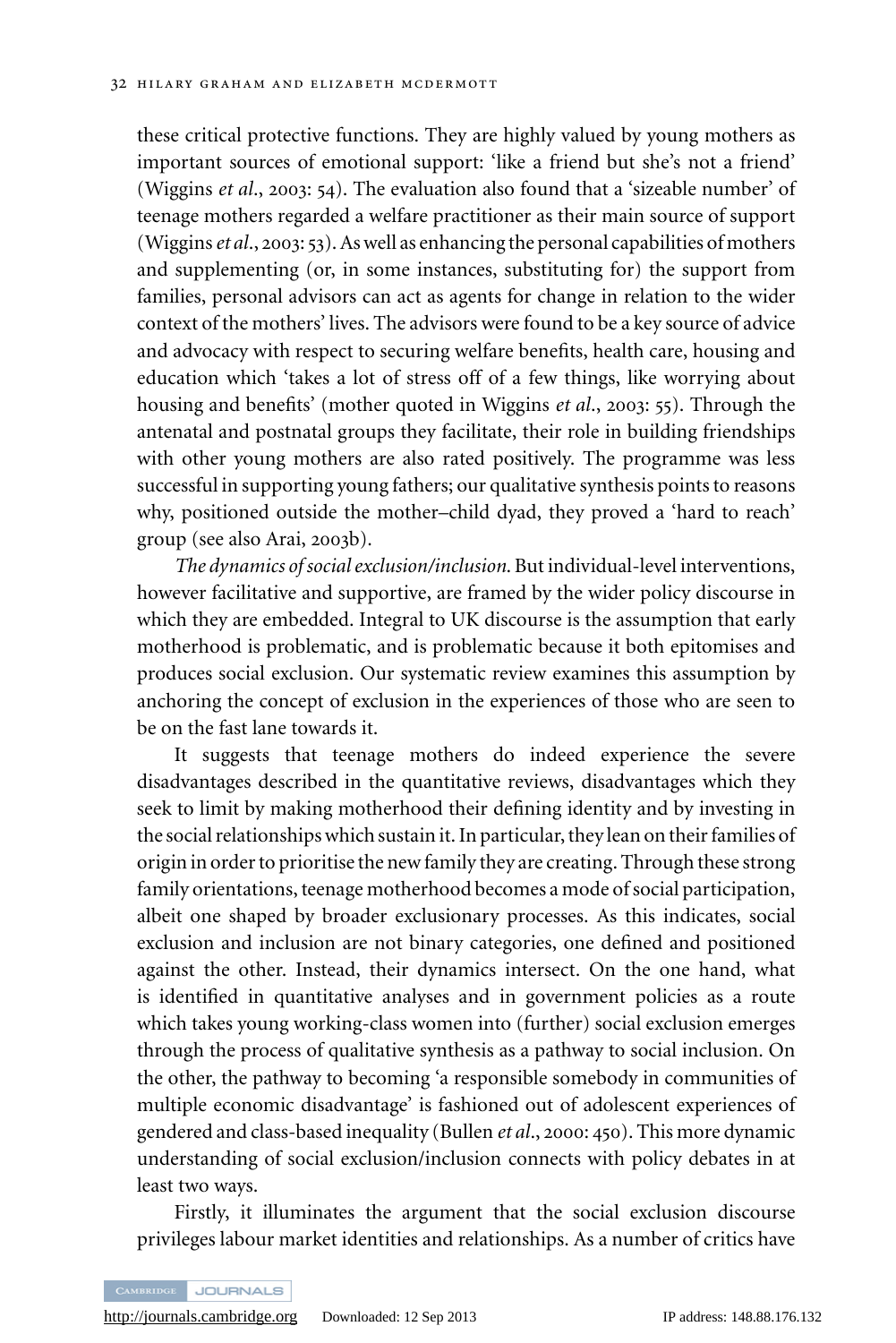argued of the New Labour project, identity and belonging are secured through paid work: it is their relationship with the labour market which determines an individual's status as socially excluded or socially included (Levitas, 1998; see also Fergusson *et al*., 2004). It is therefore those modes of participation which facilitate entry into the labour market which are validated and supported: education, training, work experience, job searching and, ultimately, paid employment. These are 'the ladders out of poverty' which the Teenage Pregnancy strategy, with its cadre of reintegration officers and personal advisers, are designed to promote.

Our qualitative synthesis suggests that, for a significant number of young working-class women, identity and belonging are secured through informal rather than formal modes of participation. Critical here are not the paid worker identity and relationships with the labour market, but the unpaid carer identity and the mother–child relationship. While education, training and employment may be recognised as offering a longer-term pathway out of poverty, their potential future rewards can only be realised by young women becoming, as one respondent put it, 'part-time mothers'. As the studies in our review make clear, such a requirement can conflict with gendered subjectivities which continue to be grounded in unpaid rather than paid work, and in a major investment in motherhood in particular. This points to the importance of identifying and developing alternative routes to economic inclusion to provide, in the words of the Teenage Pregnancy Strategy, 'better support' to young pregnant women and teenage mothers. An interesting study of young mothers who volunteered to work in social action projects highlighted the role that part-time, community-based work can play in affirming identities and developing social relationships centred around motherhood – and, at the same time, enhancing motivation and skills, and thus opening doors into formal training and paid work (Kidger, 2004).

An appreciation of the dynamic relationship between social exclusion and inclusion connects with policy in a second important way. It does so by illuminating some of the exclusionary processes which undermine non-marketbased routes to social inclusion. Identified as 'constraining factors' in our review, these processes include material disadvantage and social stigma. With respect to material disadvantage, the review points to the importance of welfare services which provide economic security – and, particularly, offer direct and effective protection against poverty. The major policy instrument here is the benefit system, which provides financial support to non-working families. The primary source of financial support for these families is income support which, despite significant increases since 1997, provides an income well below the poverty line (of 60 per cent of median income after housing costs) (Flaherty *et al*., 2004). With respect to social stigma, projects funded through the Teenage Pregnancy Strategy and *SureStart Plus* can offer users supportive spaces while, at the same time, challenging the prejudice they experience from other agencies (Wiggins *et al*., 2003). But such positive effects may be diluted by the wider policy discourse

CAMBRIDGE JOURNALS

<http://journals.cambridge.org> Downloaded: 12 Sep 2013 IP address: 148.88.176.132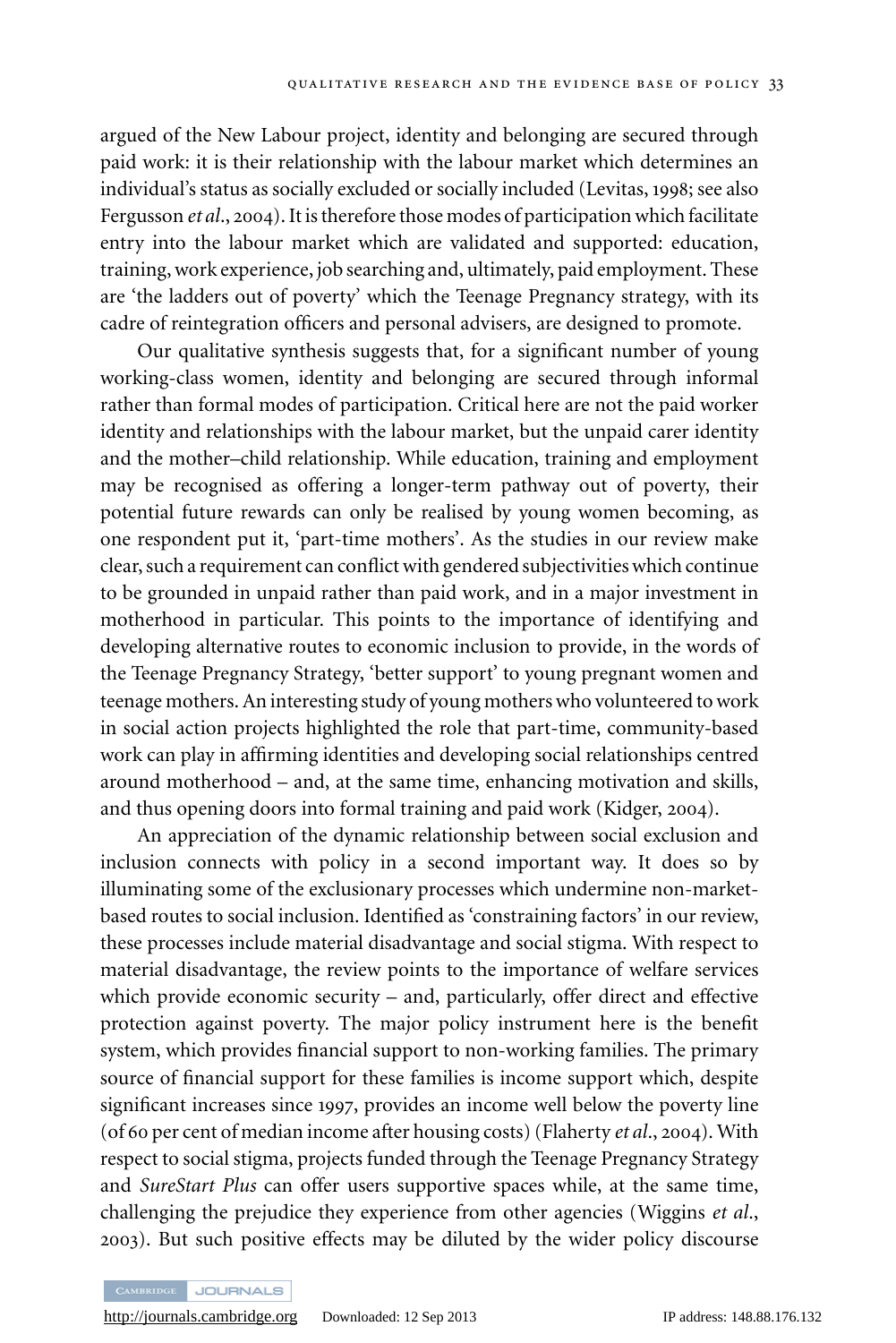of which the interventions are part. A discourse which accords social and moral worth to individuals who work their way out of poverty is likely to be contributing to the stigmatisation of young women who invest in motherhood and do so on a full-time basis (Kidger, 2004).

#### **Conclusions**

User perspectives are increasingly regarded as an essential part of the evidence base of policy. At the same time, the drive to 'quality proof' research is increasing the premium placed on systematic reviews. Systematic reviews of qualitative studies offer a way of combining both elements: providing high-quality evidence on the perspectives of those targeted by welfare interventions. The article set out to examine what such a review could contribute to the understanding of social exclusion. Clearly, conclusions drawn from a single review must be tentative.

But, as an exploratory case study, we would argue that syntheses of qualitative research have the potential to both critique and recast the processes captured through quantitative studies. In the studies in our review, positive and sociallyinclusive identities were being forged along the 'fast lane to social exclusion': despite material disadvantage and social censure, teenage motherhood opened doors into valued roles and supportive relationships. In highlighting these dimensions of experience and identity, our synthesis suggests that reviews of qualitative studies are more than a vehicle for marshalling and assessing evidence. They can also facilitate theoretical development. We found that metaethnography provided a set of analytic techniques through which to drill more deeply into how structure connects with agency, and how policies can support – or undermine – the resilience of those at the sharp end of class and gender inequality.

#### **Acknowledgements**

The article draws on research funded by the ESRC (H141251011) through the Centre for Evidencebased Public Health Policy, based at the Social and Public Health Services Unit, University of Glasgow. The Centre is part of the ESRC's Evidence Network. We also wish to thank two anonymous referees for their suggestions to improve the article.

#### **References**

- Arai, L. (2003a), 'British policy on teenage pregnancy and childbearing: the limitations of comparisons with other European countries', *Critical Social Policy*, 23: 1, 89–102.
- Arai, L. (2003b), 'Low expectations, sexual attitudes and knowledge: explaining teenage pregnancy and fertility in English communities: insights from qualitative research', *The Sociological Review*, 51: 2, 199–217.
- Aarvold, J. and Buswell, C. (1999), 'Very young motherhood: whose problem?', *Youth and Policy*, 64: 1–14.

Berthoud, R. (2001), 'Teenage births to ethnic minority women', *Population Trends*, 104: 12–17.

Berthoud, R., Ermisch, J., Francesconi, M., Liao, T., Pevalin, D. and Robson, K. (2003), *Longterm Consequences of Teenage Births for Parents and their Children*, London: Department of Health.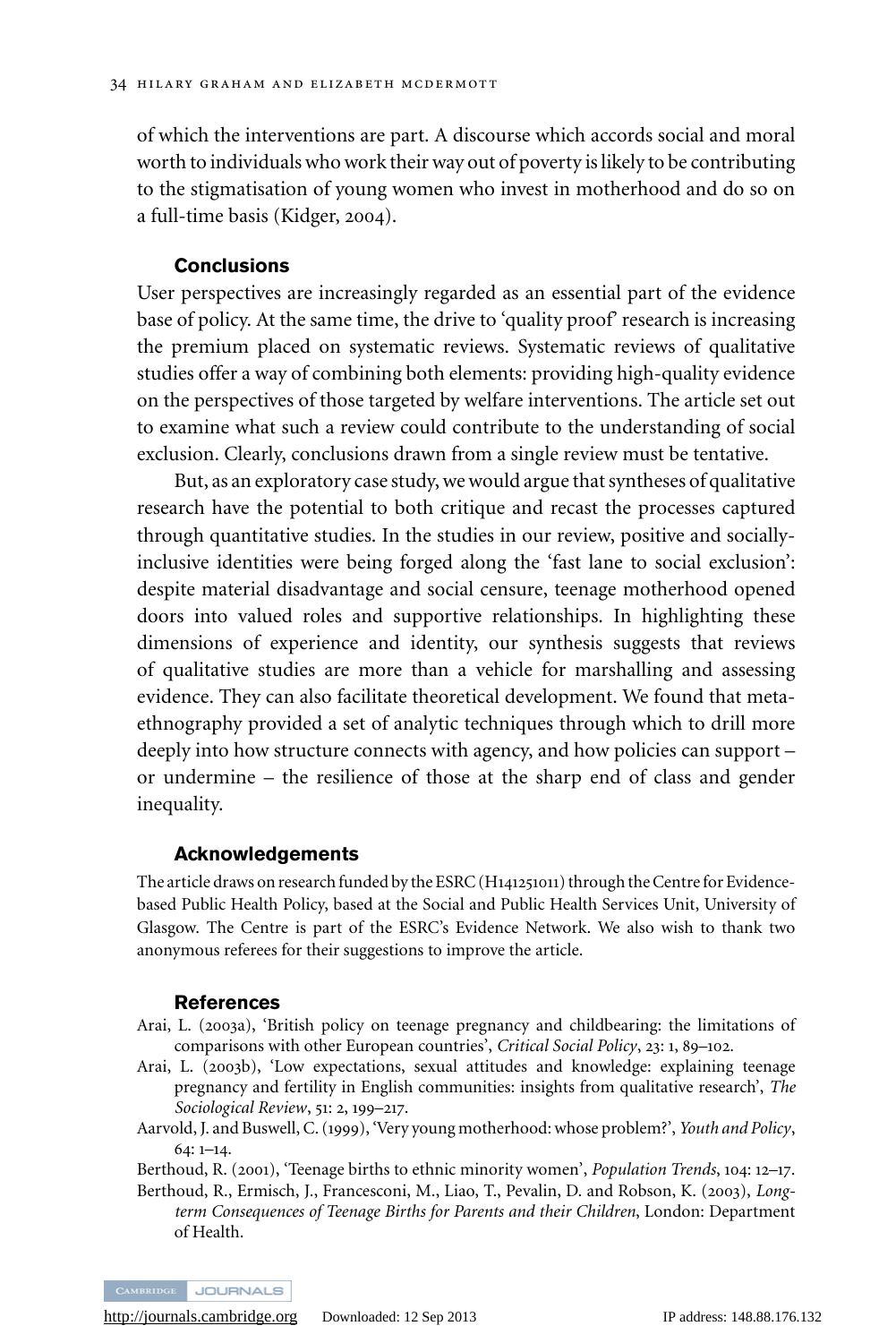Bettie, J. (2000), 'Women without class', *Signs*, 26: 1, 1–35.

- Botting, B. and Dunnell, K. (2000), 'Trends in fertility and contraception in the last quarter of the 20th century', *Population Trends*, 100: 32–9.
- Botting, B., Rosato, M. and Wood, R. (1998), 'Teenage mothers and the health of their children', *Population Trends*, 93: 19–27.
- Britten, N., Campbell, R., Pope, C., Donovan, J., Morgan, M. and Pill, R. (2002), 'Using meta-ethnography to synthesise qualitative research: a worked example', *Journal of Health Services Research and Policy*, 7: 4, 209–15.
- Bullen, E., Kenway, J. and Hey, V. (2000), 'New Labour, social exclusion and educational risk management: the case of "gymslip" mums', *British Educational Research Journal*, 26: 4, 441–56.
- Burghes, L. and Brown, M. (1995), *Single Lone Mothers: Problems, Prospects and Policies*, Family Policy Studies Centre and Joseph Rowntree Foundation.
- Burchett, H. and Seeley, A. (2003), 'Good enough to eat? The diet of pregnant teenagers', The Maternity Alliance and The Food Commission.
- Bynner, J. (1999), 'New routes to employment: integration and exclusion', in W. R. Heinz (ed.), *From Education to Work: Cross-national Perspectives*, Cambridge: Cambridge University Press.
- Bynner, J. and Pan, H. (2002), 'Changes in pathways to employment and family life?', in J. Bynner, P. Elias, A. McKnight, H. Pan and G. Pierre (eds), *Young People's Changing Routes to Independence*, York: Joseph Rowntree Foundation.
- Bynner, J., Elias, P., McKnight, A., Pan, H. and Pierre, G. (2002), *Young People's Changing Routes to Independence*, York: Joseph Rowntree Foundation.
- Campbell, R., Pound, P., Pope, C., Britten, N., Pill, R., Morgan, M. and Donovan, J. (2003), 'Evaluating meta-ethnography: a synthesis of qualitative research on lay experiences of diabetes and diabetes care', *Social Science and Medicine*, 56: 4, 671–84.
- Clemmens, D. (2003), 'Adolescent motherhood: a meta-synthesis of qualitative studies', *American Journal of Maternal/Child Nursing* (MCN), 28: 2, 93–9.
- Corlynon, J. and McGuire, C. (1999), *Pregnancy and Parenthood: The Views and Experiences of Young People in Public Car*', London: National Children's Bureau.

Department of Transport, Environment and the Regions (DETR) (2000), 'New deal for communities: developing delivery plans', DETR, London.

- Department of Work and Pensions (DWP) (2003), 'Households below average income (HBAI) 1994/5–2001/02', The Stationery Office, London.
- DiCenso, A., Guyatt, G., Willan, A. and Griffith, L. (2002), 'Interventions to reduce unintended pregnancies among adolescents: systematic review of randomised control trials', *British Medical Journal*, 324: 1426–35.
- Dixon-Woods, M., Agarwal, S., Young, B., Jones, D. and Sutton, A. (2004), 'Synthesising qualitative and quantitative evidence', Health Development Agency, London.
- Egger, M., Altman, D. G. and Davey Smith, G. (2001), *Systematic Reviews in Health-care: Meta-Analysis in Context*, London: BMJ.
- Fergusson, R., Pave, D., Esland, G., Mclaughlin, E. and Muncie, J. (2000), 'Normalized dislocation and new subjectivities in post-16 markets for education and work', *Critical Social Policy*, 20: 3, 283–305.
- Fergusson, R. (2004), 'Discourses of exclusion: reconceptualising participation amongst young people', *Journal of Social Policy*, 33: 2, 289–320.
- Ferri, E. and Smith, K. (2003), 'Partnerships and parenthood', in E. Ferri, J. Bynner and M. Wadsworth (eds), *Changing Britain*, *Changing Lives*, London: Bedford Way Papers.
- Flaherty, J., Veit-Wilson, J. and Dornan, P. (2004), *Poverty: The Facts*, 5th edn, London: Child Poverty Action Group.
- Green, F. (1999), 'Training the workers', in P. Gregg and J. Wadsworth (eds), *The State of Working Britain*, Manchester: Manchester University Press.
- HM Treasury (2003), 'Every child matters', Cm 5860, The Stationery Office, London.
- HM Treasury (2004), 'Child poverty review', The Stationery Office, London.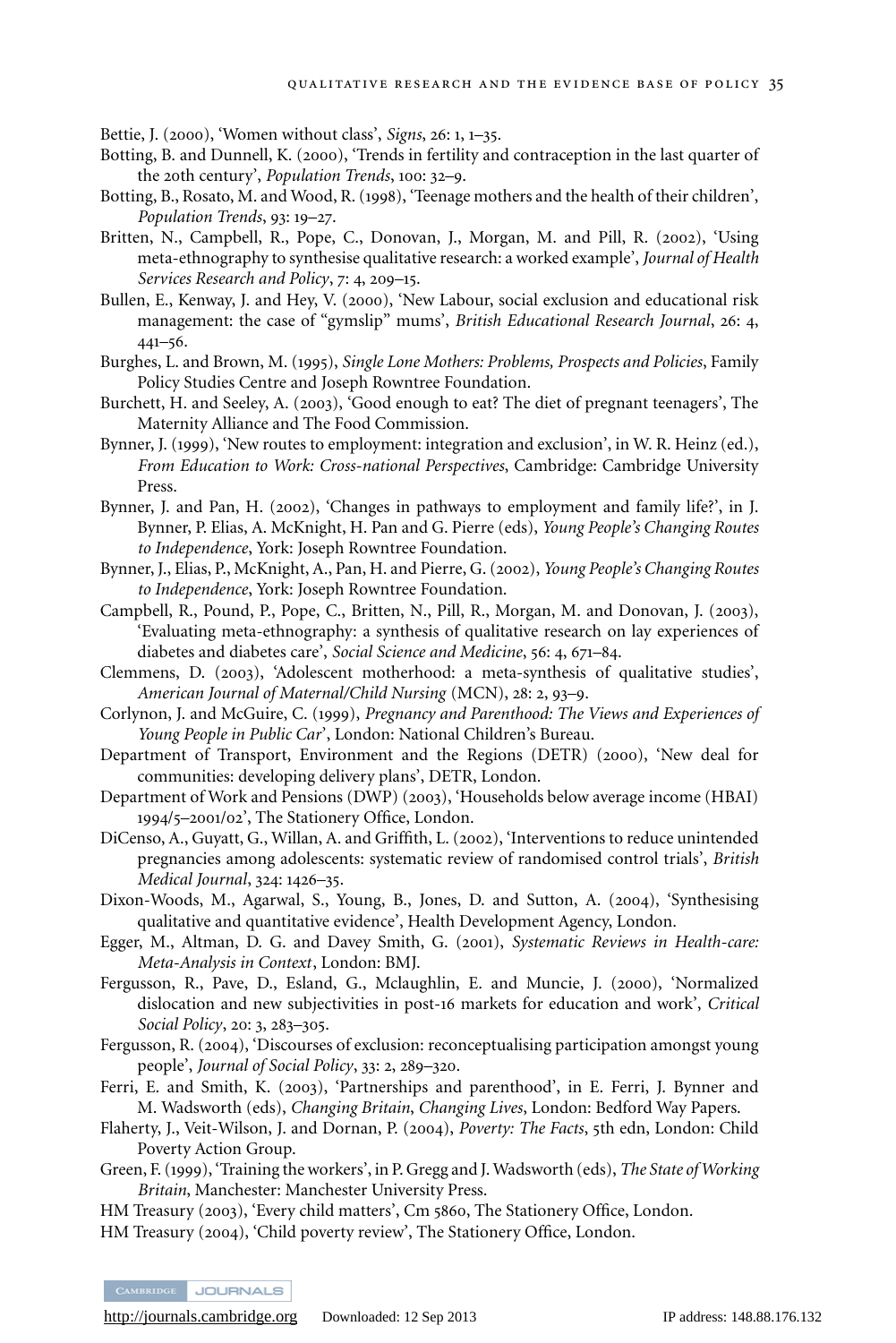- HM Treasury/Centre for Analysis of Social Exclusion (CASE) (1999), 'Persistent poverty and lifetime inequality: the evidence', proceedings from a workshop organised by HM Treasury and Centre for Analysis of Social Exclusion, London School of Economics, HM Treasury, London.
- Hobcraft, J. and Kiernan, K. (2001), 'Childhood poverty, early motherhood and adult social exclusion', *British Journal of Sociology*, 52: 495–517.
- Hosie, A. (2003), *Re-engagement and Re-Integration of Pregnant Young Women and Young Mothers of School Age*, Newcastle: School of Geography, Politics and Sociology, University of Newcastle.
- Independent Advisory Group on Teenage Pregnancy (IAGTP) (2003), *Independent Advisory Group on Teenage Pregnancy Annual Report 2002/03*, London: Teenage Pregnancy Unit, Department for Education and Science.
- Johnston, L., Macdonald, R., Mason, P., Ridley, L. and Webster, C. (2000), *Snakes and Ladders: Young People, Transitions and Social Exclusion*, Bristol: Policy Press.
- Jones, G. (2002), *The Youth Divide: Diverging Paths to Adulthood*, York: Joseph Rowntree Foundation.
- Kemp, P. A., Bradshaw, J., Dornan, P., Finch, N. and Mayhew, E. (2004), *Ladders out of Povety*, York: Social Policy Research Unit, University of York.
- Kidger, J. (2004), 'Including young mothers: limitations to New Labour's strategy for supporting teenage parents', *Critical Social Policy*, 24: 3, 291–311.
- Kiernan, K. E. and Diamond, I. (1983), 'The age at which childbearing starts a longitudinal study', *Population Trends*, 37, 363–80.
- Kiernan, K. E. and Eldridge, S. M. (1987), 'Age at marriage: inter and intra cohort variation', *British Journal of Sociology*, 38: 1, 44–65.
- Kiernan, K. and Smith, K. (2003), 'Unmarried parenthood: new insights from the Millenium Cohort Study', *Population Trends*, 114: 26–33.
- Kirby, D. (2001), *Emerging Answers: Research Findings on Programs to Reduce Teenage Pregnancy*, Washington DC: National Campaign to Prevent Teen Pregnancy.
- Letherby, G., Wilson, C., Bailey, N. and Brown, G. (2001), 'Supported semi-independent housing for under 18 lone parents: needs assessment', Coventry Health Authority and The Centre for Social Justice, Coventry University, Coventry.
- Levitas, R. (1998), *The Inclusive Society? Social Exclusion and New Labour*, London: Macmillan.
- McDermott, E. and Graham, H. (2005), 'Resilient young mothering: social inequalities, late modernity and the "problem" of "teenage" motherhood', *Journal of Youth Studies*, 8: 1, 59–79.
- McDermott, E., Graham, H. and Hamilton, V. (2004), 'Experiences of being a teenage mother in the UK: A report of a systematic review of qualitative studies', ESRC Centre for Evidence-based Public Health Policy, Social and Public Health Sciences Unit, Glasgow, http: //www.msoc-mrc.gla.ac.uk/Evidence/Research/Research MAIN.html
- McKnight, A. (2002), 'Low-paid work: drip-feeding the poor', in J. Hills, J. Le Grand and D. Piachaud (eds), *Understanding Social Exclusion*, Oxford: Oxford University Press.
- Mitchell, W., and Green, E. (2002), '"I don't know what I'd do without our Mam": motherhood, identity and support networks', *Sociological Review*, 50: 1, 1–22.
- Noblit, G. and Hare, D. (1988), *Meta-ethnography: Synthesizing Qualitative Studies*, London: Sage.
- Office for National Statistics (ONS) (2004), 'Birth statistics', series FM1 no. 32, Office for National Statistics, London.
- Petticrew, M. (2003), 'Presumed innocent: why we need systematic reviews of social policies', *American Journal of Preventive Medicine*, 24 (suppl 3), 2–3.
- Petticrew, M., Whitehead, M., Macintyre, S., Graham, H. and Egan, M. (2004), 'Evidence for public health policy on inequalities, I: the reality according to policymakers', *Journal of Epidemiology and Community Health*, 58: 811–16.

Phoenix, A. (1991), *Young Mothers?* Cambridge: Polity Press.

Popay, J., Rogers, A. and Williams, G. (1998), 'Rationale and standards for the systematic review of qualitative literature in health services research', *Qualitative Health Research*, 8: 341–51.